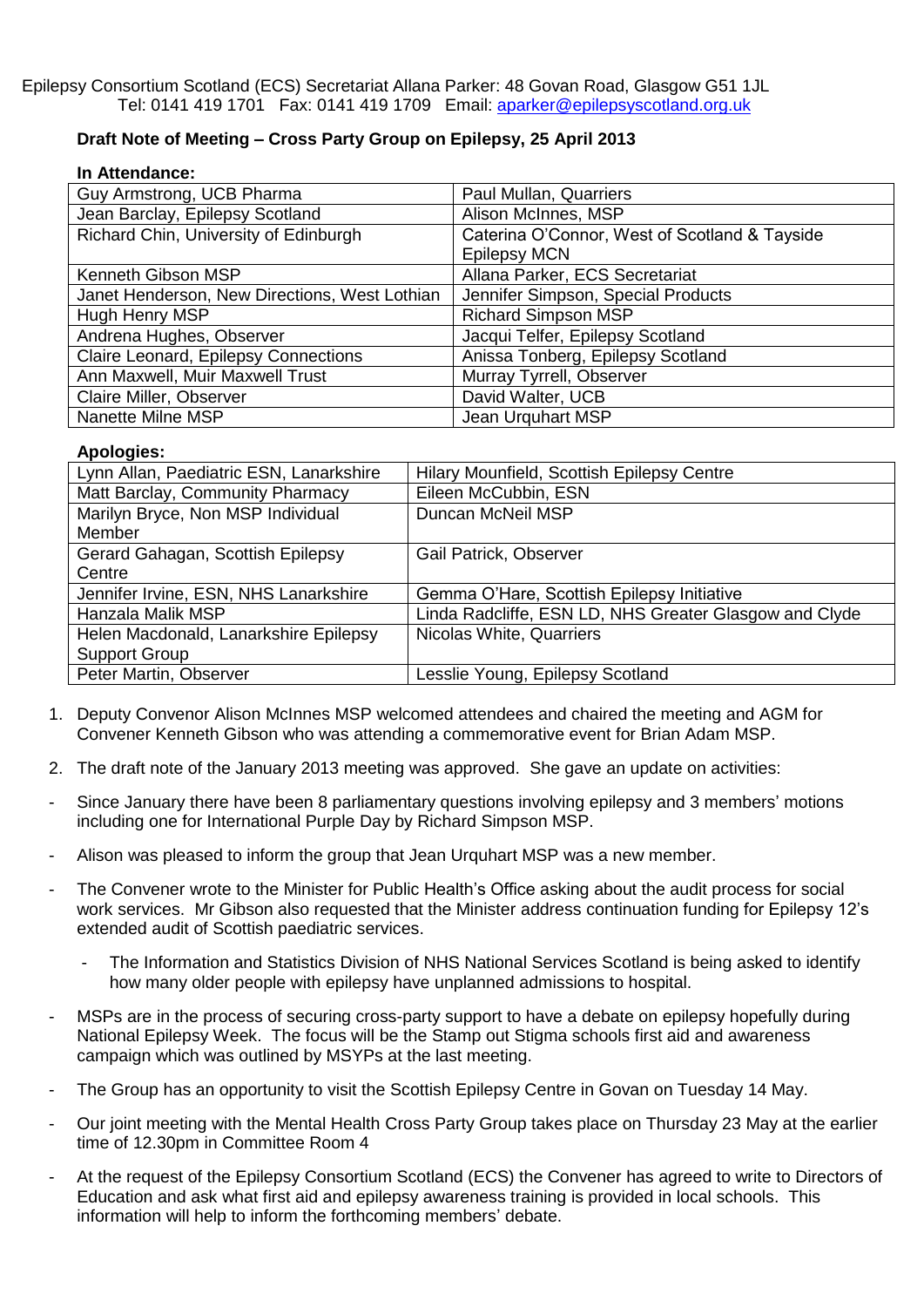- Evaluation sheets for today's meeting have been handed out. Alison asked everyone to take a few minutes to complete it before leaving.
- 3. **2013 AGM** Alison said the Annual Report shows the different ways we are keeping epilepsy at the forefront of Scottish Government thinking and how issues are being highlighted within the Parliament. Since the last AGM on 26 April 2012 the Group has looked at various issues:

**Epilepsy and dementia** with the links between the two detailed by Dr Andrew Elder, Consultant in Acute Elderly Medicine at Edinburgh Western General. As the population ages, dementia becomes more common and the prevalence of epilepsy and dementia is strongly age-related. Three things might help in the future: a Scottish study of older people, raising awareness with health professionals, and educating key groups such as carers and care home staff.

**Developing epilepsy services** as outlined by the Minister for Public Health Michael Matheson. He mentioned awareness training within the licence trade, the implementation of neurological clinical standards, access to specialist nurses, the Epilepsy12 UK audit of paediatric services, and the future integration of health and social care services to ensure better outcomes for people with epilepsy.

**The "Stamp out Stigma" campaign** being launched this summer by Member of the Scottish Youth Parliament David Kerr and Sian Hughes. It calls for pupils' awareness of first aid and long term conditions and disabilities like epilepsy to become a compulsory part of the Personal Social Education curriculum.

**Since April 2012,** Group members have been instrumental in:

- Arranging for a Members debate for Thursday 24 May during National Epilepsy Week 2012 on the Glasgow Epilepsy Genetics Service and related issues around epilepsy specialist nurses.
- Updating MSPs about current numbers of epilepsy specialist nurses with information provided by specialist nurse Sheena Bevan (ESNA).
- Securing Minister for Public Health, Michael Matheson's agreement that he would write to the Scottish Ambulance Service about what training is provided to both paramedic staff and non-paramedic (patient transport) staff on epilepsy.
- Asking the Public Health Minister both about the audit process for Scotland's social services and if existing benchmarks could be further developed in delivering councils statutory requirements for child and adults with epilepsy.
- In National Epilepsy Week 2012, 74 MSPs wore gold medals for an 'epilepsy and achieving your goals in life' photo call to raise awareness of epilepsy issues within the Parliament.
- Many MSPs visited the 2012 ECS information display in the Members Lobby.
- There has been growing support among parliamentarians for International Purple Day; 56 MSPs were either sporting purple ribbons in Parliament this year (2013), had signed Richard Simpson's Members Motion, promoted the awareness day in the local press and/ or took part in a community radio interview to talk about epilepsy.
- MSPs have asked 11 Parliamentary Questions since the last AGM (124 since 1999). There were also 8 Members Motions involving epilepsy over the last 12 months.

## **During next year the Group is planning**:

- To further raise the profile of epilepsy in the Parliament if there are topics you would like MSPs to consider please contact the Secretariat.
- To promote 2013 National Epilepsy Week-related activities with an MSP photo call on 16 May after FMQT and having an ECS Garden Lobby exhibition (14-16 May). It's been an active year for the Group. The Deputy Convener acknowledged the contribution made by all those who attend the CPG on Epilepsy. She also thanked the Secretariat provided by Epilepsy Scotland, on behalf of the Epilepsy Consortium Scotland.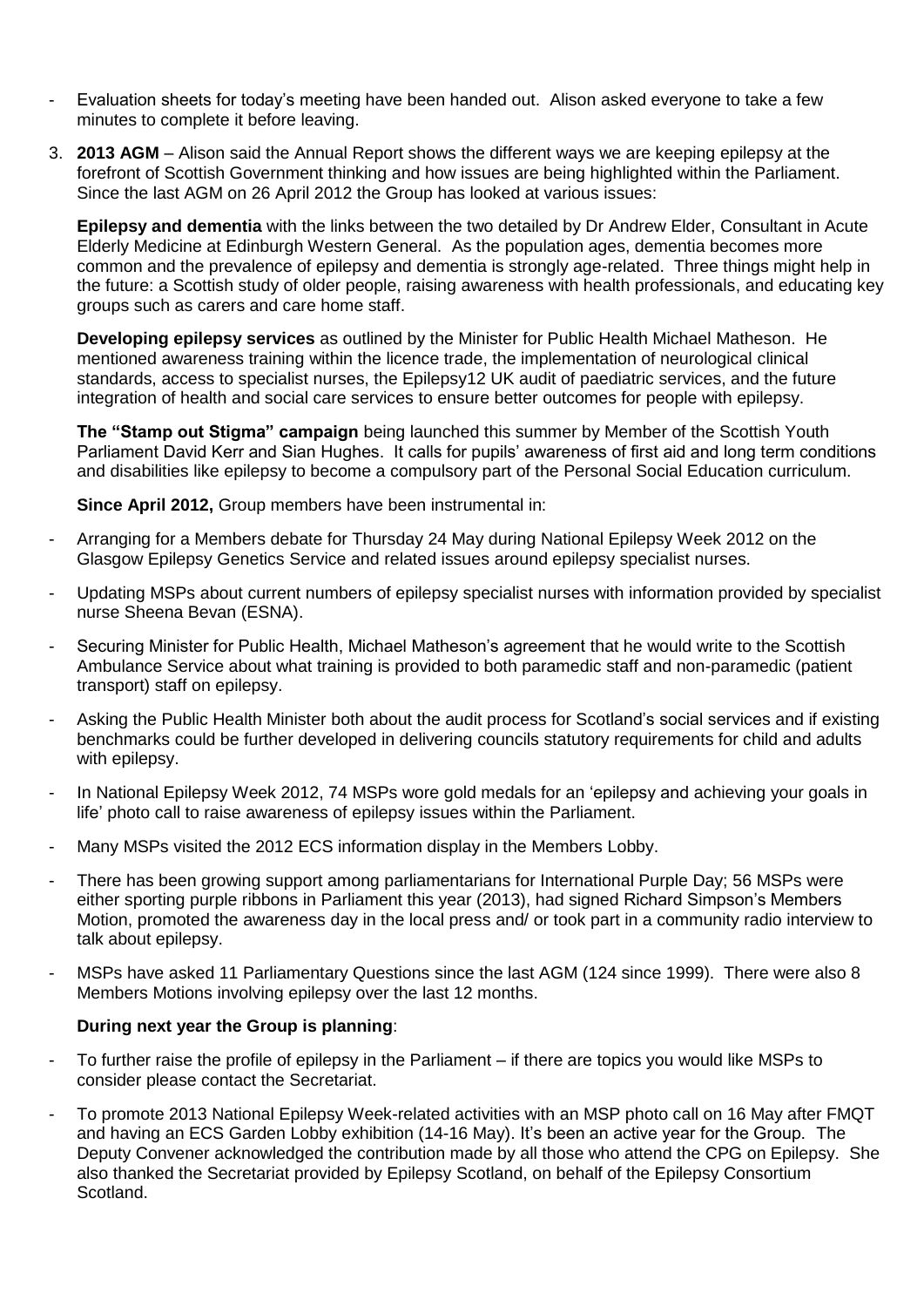**Treasurers Report** – No income was received or spent directly by the Cross Party Group on Epilepsy since the last AGM in April 2012. However, the Epilepsy Consortium Scotland (ECS) has provided assistance through a Secretariat and has met direct administration costs for mailing, briefings, catering, travel and speakers' expenses amounting to £739.60 for Epilepsy Group meetings in the last 12 months (April and September 2012 and January 2013).

**Nomination and Election of Officers for 2013** - The Convener handed over to the Secretariat for the nomination and election of office bearers. The Secretariat read out the sole nominee for each post:

- Kenneth Gibson MSP was re-elected as Convener, proposed by Alison McInnes MSP and seconded by Nanette Milne MSP
- Alison McInnes MSP was re-elected as Deputy Convener, proposed by Kenneth Gibson MSP and seconded by Jean Urquhart MSP
- Richard Simpson MSP was re-elected as Deputy Convener, proposed by Alison McInnes MSP and seconded by Kenneth Gibson MSP
- Nanette Milne MSP was re-elected as Secretary by Alison McInnes MSP and seconded by Kenneth Gibson MSP

MSPs agreed that Epilepsy Scotland continues to provide the Secretariat and thanked everyone for their valued support and contribution to the meetings.

## **AGM was concluded.**

- 4. Alison introduced guest speaker Dr Richard Chin, Senior Clinical Lecturer and Director of the Muir Maxwell Epilepsy Centre at the University of Edinburgh.
- Dr Chin began by explaining that the Muir Maxwell Epilepsy Centre is helping people find better management and understanding of epilepsy. In a collaboration between the University of Edinburgh, the Royal Hospital for Sick Children and the Muir Maxwell Trust, the Centre "without walls" offers expertise in clinical medicine, pre-clinical medicine, public health and social science. The collaboration is not just within Edinburgh but extends currently to London (Great Ormond Street Hospital) and the Norwegian Institute of Public Health. The Centre looks at epilepsy across all age groups - from within the womb and up to the elderly.
- There are three cardinal areas for research; firstly, epilepsy is much more than seizures so finding out exactly how common cognitive and behaviour problems are and what underlie these problems is important. Secondly, even with the progress in genetics, there is need for identifying the cause(s) for epilepsy since in 70% of epilepsy cases the cause remains unknown. Thirdly, 3 in 10 people with epilepsy do not respond to current treatments with medication or surgery; ways to address this are needed.
- The Centre's research themes are focussed on these three major areas. These themes are: (1) the psychosocial aspects of the condition including and quality of life or educational impact (2) early life exposures and how they affect epilepsy, and (3) improved epilepsy treatments. The Centre is involved in several projects.
- A study with colleagues in Norway to research early life exposure shows, for the first time ever, how frequently epilepsy appears in a number of diagnosed neurodevelopmental disorders with 40% of children with epilepsy having autism, cerebral palsy, ADHD, and specific language impairment.
- A collaboration study with London colleagues on school aged children with epilepsy found, around 12% of people had been diagnosed with ADHD prior to the study but on formal neuropsychology testing 70% had attention and hyperactivity problems. These results confirm that there are some children with epilepsy with problems that are not severe enough to reach a diagnostic threshold. This represents a huge treatment gap because there are clearly unmet needs. Assessment of such needs are done best pre-school since it would aid early detection and intervention.
- An innovative neuro-profiles study will look at the psychological, cognitive and behavioural problems in pre-school children under the age of 5 in Fife, Lothian and Edinburgh. From 1 May 2013, all newly diagnosed children with epilepsy in this age group will have detailed psychological assessments.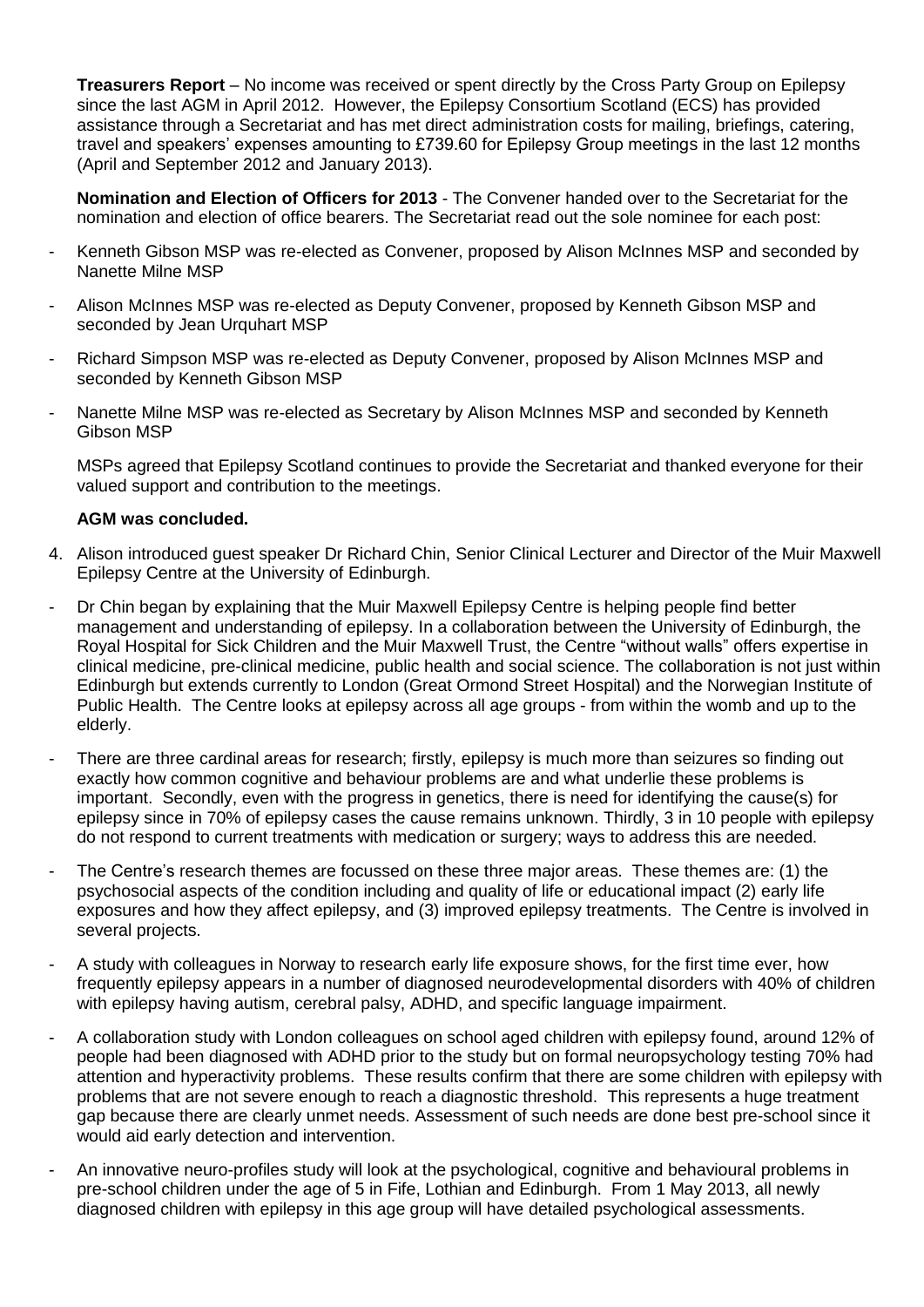Eye tracker equipment (shown) and possible MRI scans may help to identify specific biological markers for cognitive and behavioural problems. .

- In neuroimaging, scientists in Edinburgh have developed a novel way to determine what areas of the brain are linked with each other (known as diffusion tensor imaging). This should assist epilepsy surgery by providing a clearer and more exact picture of where to operate when removing brain tumours. Special software recently acquired for this at Sick Kids is being evaluated.
- We also know that epilepsy affects the families. A qualitative study on how epilepsy affects families is being led by Edinburgh University social scientist Jeni Harden. She is examining the impact on parents and siblings of affected children. A further medico-sociological project, funded by the Scottish Government, includes working with Epilepsy Scotland to review how people are given information on sudden unexpected death associated with epilepsy (SUDEP).
- Dr Chin pointed out that the work in the Centre is not done just by medics. A project, sponsored by the Roald Dahl Foundation, is looking at Vitamin D and its association with epilepsy. Edinburgh Sick Kids Epilepsy Nurse Consultant, Celia Brand will complete the first phase by the end of 2013
- In the past decade there has been a 10 per cent decline in the incidence of epilepsy recorded in GP surgeries. Possible contributory factors may involve better diagnosis, public health interventions, better immunisation, fewer cases of brain injuries due to fewer road traffic accidents, and better antenatal care. These all highlight that to make a difference in the epilepsy field we need to consider environmental causes and address these issues, along with genetics. This is not just a UK phenomenon as other countries are seeing a decrease in childhood epilepsy. Work from Finland also reveals an increase in epilepsy among older people, a subject discussed in a recent CPG meeting associating the link between dementia and epilepsy.
- Sterling work is done at the Glasgow Epilepsy Genetics Service regarding the cause of epilepsy. Information on some new gene mutations and specifically about Dravet Syndrome has been the cornerstone of their work. However, in 95 per cent of cases of these genetic forms of epilepsy they have not been acquired from mum, dad or anyone in the family. The question is why are these new spontaneous genetic mutations happening?
- Exposure to environmental factors in early life may be the answer. Experimental data shows how stress and anxiety can interfere with neuro-development as can drug abuse and social drug use. Contributory factors such as diet and childhood infections are certainly something to consider.
- Some forms of epilepsy are due to brain malformations. With cortical dysplasia, the changes in brain tissue are similar to the changes seen in the early stages of cervical cancer. A known association between human papilloma virus (HPV) infections and cervical cancer, as evidenced in research, may help to explain how such an infection may actually cause this brain malformation. Protecting teenagers against cervical cancer may also protect their children from being infected with this HPV virus and causing a specific form of epilepsy.
- To help address the issue of influential prenatal factors, the Centre is doing a large study with its Norwegian colleagues to look at prenatal risk factors for epilepsy. The Norwegian cohort has recruited 110,000 mothers (during pregnancy) with biological samples and detailed pregnancy data. This may show risk factors affecting neuro development in general. Some preliminary data shows that if women smoked during pregnancy they have an almost 50% greater risk of having a child with epilepsy. If they did not breast feed or for less than 6 months, that risk rises to 50 and 80% respectively suggesting there are modifying factors.
- A new British Birth Cohort Study, funded by the UK Government will provide opportunities for research by both the Centre and the Scottish Paediatric Epilepsy Network. Opportunities for work in adults will be facilitated by a recently established database for adult epilepsy by colleagues in Edinburgh at the Western General Hospital.
- In addition to Scotland having a world leading centre in genetics, it is also renowned for health informatics and being able to link health data right across the country. A Scottish TIME project being lead by the Centre is looking to see if birth delivery outside of regular hours increases the risk for hypoxia (less oxygen